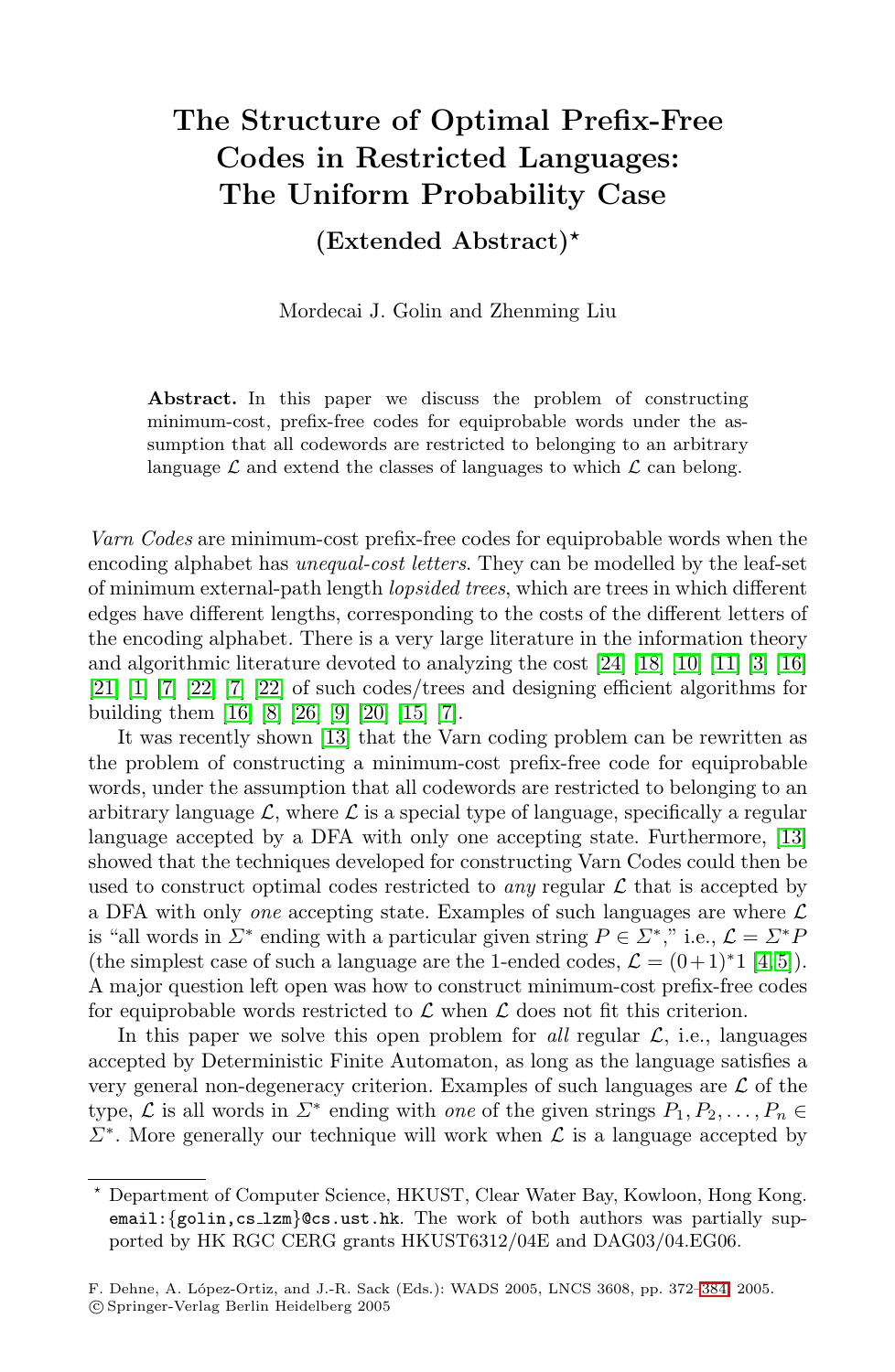$A_1 = \{aabca, babca, cabca, dabca\}, \qquad A_2 = \{01, 0011, 1100, 1010, 1001\}$  $B_1 = \{aabca, babca, cabca, aaabca\}, \qquad B_2 = \{01, 10, 0011, 101010, 000111\}$ 

<span id="page-1-0"></span>**Fig. 1.** Examples of optimal  $(A_1, A_2)$  and non-optimal  $(B_1, B_2)$  codes in  $\mathcal{L}_1$  and  $\mathcal{L}_2$ .  $\text{cost}(A_1) = 20$ ;  $\text{cost}(B_1) = 21$ ;  $\text{cost}(A_2) = 18$ ;  $\text{cost}(B_2) = 20$ 

any Deterministic Automaton, even automaton with a countably *infinite* number of states, as long as the number of accepting states in the automaton is finite.

Our major result is a combinatorial theorem that, given language  $\mathcal L$  accepted by a Deterministic Automaton, exactly describes the general *structure* of all optimal prefix-free codes restricted to  $\mathcal{L}$ . This theorem immediately leads to a simple algorithm for *constructing* such codes given the restriction language  $\mathcal{L}$ and the number of leaves n.

#### **0.1 Formal Statement of the Problem**

We start with a quick review of basic definitions. Let  $\Sigma$  be a finite alphabet, e.g.,  $\Sigma = \{0, 1\}$ , or  $\Sigma = \{a, b, c\}$ . A *code* is a set of words  $C = \{w_1, w_2, ..., w_n\}$  $\Sigma^*$ . A word  $w = \sigma_1 \sigma_2 \dots \sigma_l$  is a *prefix* of another word  $w' = \sigma'_1 \sigma'_2 \dots \sigma'_{l'}$  if w is the start of  $w'$ . For example 01 is a prefix of 010011. Finally, a code is said to be *prefix-free* if for all pairs  $w, w' \in C$ , w is not a prefix of w'.

Let  $P = \{p_1, p_2, p_3, \ldots, p_n\}$  be a discrete probability distribution, that is,  $\forall i, 0 \leq p_i \leq 1$  and  $\sum_i p_i = 1$ . The *cost* of code C with distribution P is  $cost(C, P) = \sum_{i} |w_i| \cdot \overline{p_i}$  where  $|w|$  is the length of word w;  $cost(C, P)$  is therefore the average length of a word under probability distribution P. The *prefix-coding problem* is, given P, to find a prefix-free code C that minimizes  $cost(C, P)$ . This problem is well-studied and can easily and efficiently be solved by the wellknown Huffman-coding algorithm When the codewords are *equiprobable,* i.e., ∀i,  $p_i = 1/n$ , then  $\text{cost}(C, P) = \frac{1}{n} \sum_i |w_i| = \frac{1}{n} \text{cost}(C)$  where  $\text{cost}(C) = \sum_i |w_i|$ .  $cost(C, P)$  is then minimized when  $cost(C)$  is minimized. We will call such a code an *optimal uniform-cost code*.

In this paper we are interested in what happens to the uniform-cost code problem when it is restricted so that all of the words in C must be contained in some language  $\mathcal{L} \subseteq \mathcal{L}^*$ ,. As examples consider  $\mathcal{L} = \mathcal{L}_1$ , the set of all words in  $\{a, b, c\}^*$  that end with the pattern abca and  $\mathcal{L} = \mathcal{L}_2$ , the set of all words in  $\{0,1\}^*$  in which the number of '0's is equal to the number of '1's.

In Figure [1,](#page-1-0) the codes  $A_i$  are optimal prefix-free codes (for  $4/5$ ) words in  $\mathcal{L}_i$  $(i=1,2)$ . That is, no codes with the same number of words in  $\mathcal{L}_i$  have smaller cost than the  $A_i$ . The  $B_i$  are non-optimal codes in the same languages.

Let language  $\mathcal L$  be fixed. We would like to answer the questions:

- What is the optimal (min-cost) prefix-free code  $C_n$  containing n words in  $\mathcal{L}$ ?
- How does  $C_n$  change with n?

We call this the L*-restricted prefix-coding problem*. Our major tools for attacking this problem are *generalized lopsided trees*.

*Note: In this extended abstract we only state our main results and provide intuition as to why they are correct. The full proofs are omitted.*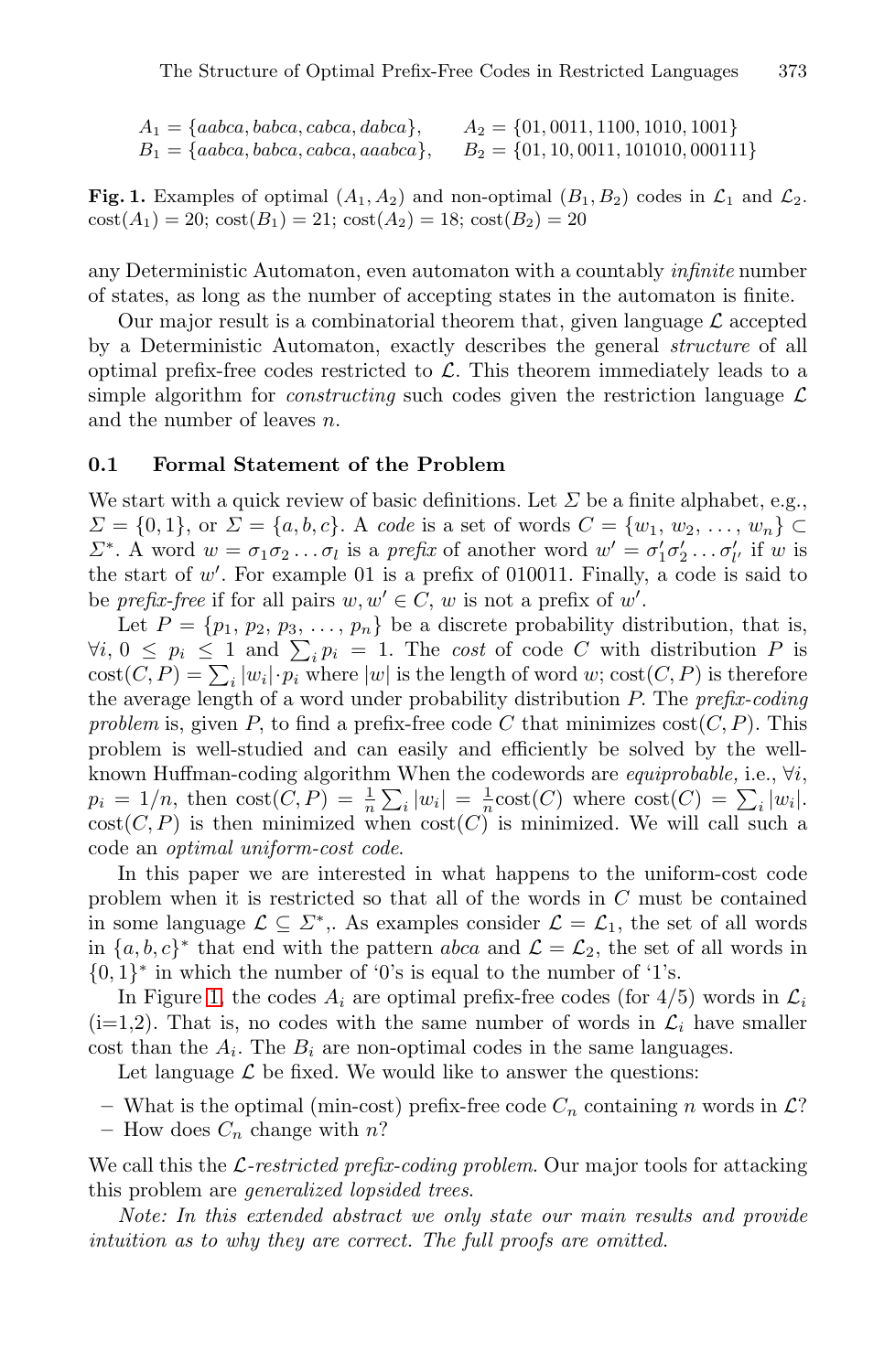*A version of this paper with more diagrams and worked examples can be found as 2005 HKUST Theoretical Computer Science Group research report HKUST-TCSC-2005-04 at* http://www.cs.ust.hk/tcsc/RR*.*

## **1 Generalized Lopsided Trees**

**Definition 1.** *See Figures [2](#page-3-0) and [3.](#page-4-0)*

*We are given a finite set*  $T = \{t_1, t_2, ..., t_k\}$  *and two functions* 

 $cost(\cdot, \cdot): T \times N^+ \to N^+ \quad and \quad type(\cdot, \cdot): T \times N^+ \to T$ 

*where*  $N^+$  *is the set of nonnegative integers;*  $T$ ,  $cost()$  *and*  $type()$  *are the tree* parameters*.*

- $-$  *A* generalized lopsided tree for T, cost( $\cdot$ , $\cdot$ ) and type( $\cdot$ , $\cdot$ ) is a tree (of *possibly unbounded node-degree) in which every node is labelled with one element* T*.*
- **–** *The label of a node is its type; equivalently, a node of type* t*<sup>i</sup> is a* t*i-node.*
- **–** *By convention, unless otherwise explicitly stated, the root of a generalized lopsided tree must be a*  $t_1$ *-node.*
- $-$  *The jth child of a*  $t_i$  *node, if it exists, will have type type* $(t_i, j)$ *. The length (weight)* of the edge from a  $t_i$ -node to its jth child, will be  $cost(t_i, j)$ . By *convention, we will assume that if*  $j \leq j'$ , then  $cost(t_i, j) \leq cost(t_i, j')$ .

*Note that it is possible that a type*  $t_i \in T$  *node could be restricted to have at most a finite number* k of possible defined children. In this case,  $cost(t_i, j)$  and  $type(t_i, j)$  *are undefined for*  $j > k$ *.* 

*Note too that it is possible for a node to be "missing" its middle children, e.g, the* 1*st and* 3rd *child of a node might be in the tree, but the* 2*nd child might not.*

*When designing an algorithm for constructing optimal trees we will assume that the values*  $cost(t_i, j)$ ,  $type(t_i, j)$  *and*  $Num(i, m, h) = |\{j : cost(t_i, j) =$ h and  $type(t_i, j) = t_m$ , *can all be returned in*  $O(1)$  *time by some oracle.* 

*Finally, we point out that our definition restricts*  $cost(\cdot, \cdot)$  *to be nonnegative integers. If*  $cost(\cdot, \cdot)$  *were arbitrary nonnegative rationals they could be scaled to be integers and the problem would not change. Allowing*  $cost(\cdot, \cdot)$  *to be nonnegative* irrationals *would change the problem and require modifying many of the lemmas and theorems in this paper. In this extended abstract we restrict ourselves to the simpler integer case since, as we will soon see, restricted languages can be modelled using integer costs.*

**Definition 2.** *See Figures [2](#page-3-0) and [3.](#page-4-0) Let* u *be a node and* T r *be a generalized lopsided tree.*

- $-$  depth $(u)$  *is the sum of the lengths of the edges on the path connecting the root to* u*.*
- $-$  *The height of*  $Tr$  *is*  $H(Tr) = \max_{u \in Tr} \text{depth}(u)$ .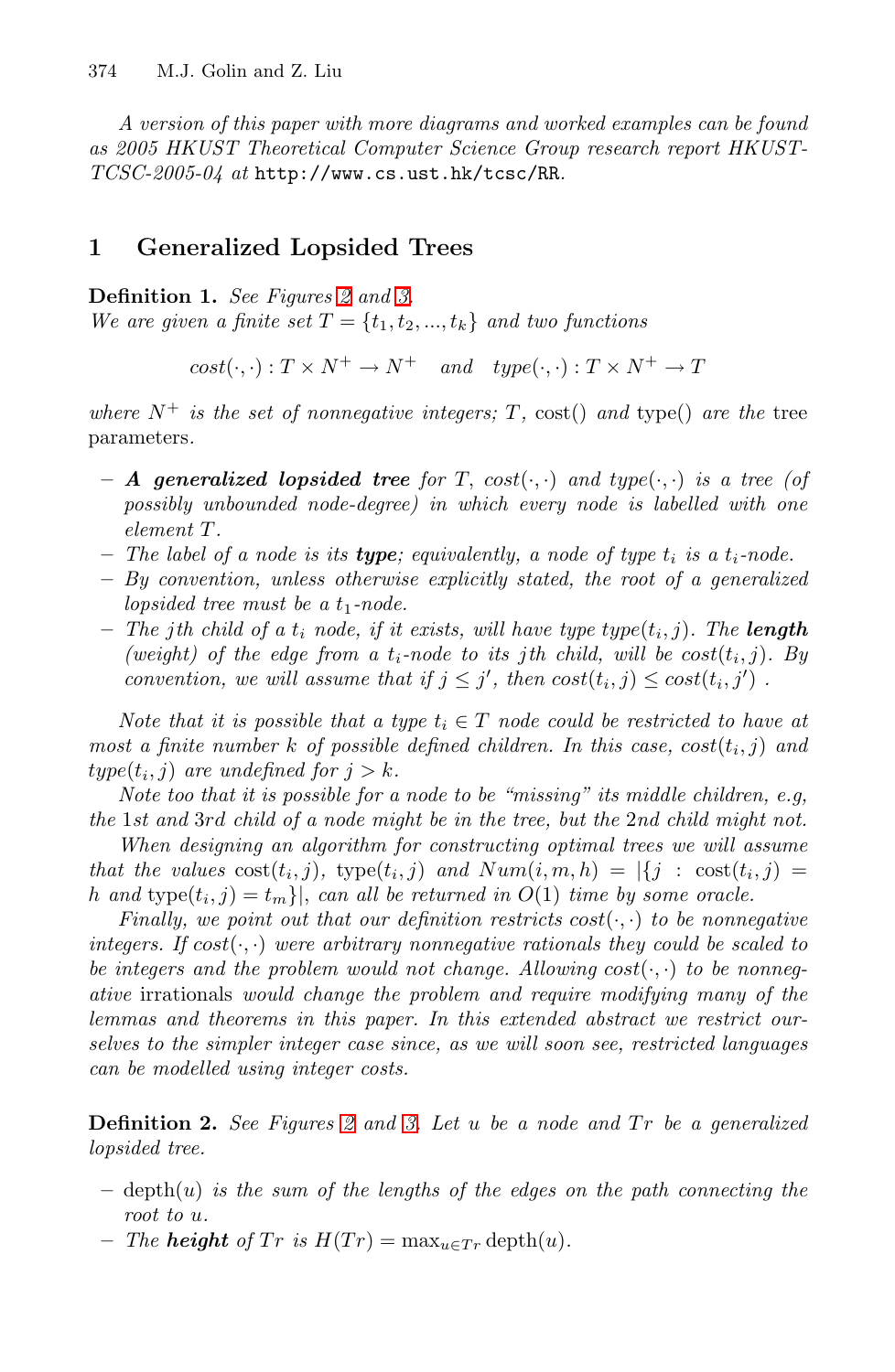

<span id="page-3-0"></span>**Fig. 2.** Example: Using a lopsided tree (with only one type of node) to model a Varn code with letter costs  $c_1 = 1$ ,  $c_2 = c_3 = 2$ . Edge costs are represented by vertical distances in the diagram. Let  $T = \{t\}$ . Then  $cost(t, 1) = 1$ , and  $cost(t, 2) =$  $cost(t, 3) = 2$ . The code represented by the tree is the set of all external paths, which is  $\alpha_1\alpha_2, \alpha_1\alpha_3, \alpha_2, \alpha_3\alpha_1, \alpha_3\alpha_3$ . The cost of the tree is  $2+3+3+3+4=15$ ; its height is 4

 $-$  *The leaf set of Tr is* leaf(*Tr*)*, the set of leaves of Tr.* 

 $\begin{aligned} &\text{ \quad \textit{--} The \textit{cost of} Tr \textit{ is its \textit{external path length} or } C(\mathring{\mathnormal{T}r}) = \sum_{v \in \text{leaf}(\mathnormal{\mathnormal{T}r})} \text{depth}(v) \end{aligned}$ 

*Tree* Tr *is* optimal *if it has minimum external path length over all trees with*  $|\text{leaf}(Tr)|$  *leaves, i.e.*,

 $\text{cost}(Tr) = \min\{\text{cost}(Tr') : Tr' \text{ a tree with } |\text{leaf}(Tr')| = |leaf(Tr)|\}$ 

**Definition 3.** opt(n) *denotes an arbitrary generalized lopsided tree that has minimum cost among all generalized lopsided trees with* n *leaves.*

For given T, cost, and type the problem in which we are interested is: **Given** n, characterize the combinatorial structure of  $opt(n)$  and propose an algorithm for the construction of  $opt(n)$ .

Figure [2](#page-3-0) illustrates a case in which  $|T| = 1$  and Figure [3](#page-4-0) a case in which  $|T| = 2.$ 

The  $|T| = 1$  case has been extensively studied in the literature under the name *lopsided trees* (hence, *generalized* lopsided trees for the extension studied here). The name *lopsided trees* was introduced in 1989 by Kapoor and Reingold [\[16\]](#page-11-4) but the trees themselves have been implicitly present in the literature at least since 1961 when Karp [\[17\]](#page-11-15) used them to model minimum-cost prefix-free (Huffman) codes in which the length of the edge of the letters in the encoding alphabet were unequal;  $c_i$  represented the length of the  $i^{\text{th}}$  letter in the encoding alphabet (the *idea* of such codes was already present in Shannon [\[24\]](#page-12-0)).

A major motivation for analyzing lopsided trees was the study of Varn-codes [\[26\]](#page-12-2) [\[21\]](#page-11-5). Suppose that we wish to construct a prefix-free encoding of n symbols using an encoding alphabet of r letters,  $\Sigma = {\alpha_1, \ldots, \alpha_r}$  in which the length of character  $\alpha_i$  is  $c_i$ , where the  $c_i$ s may all be different.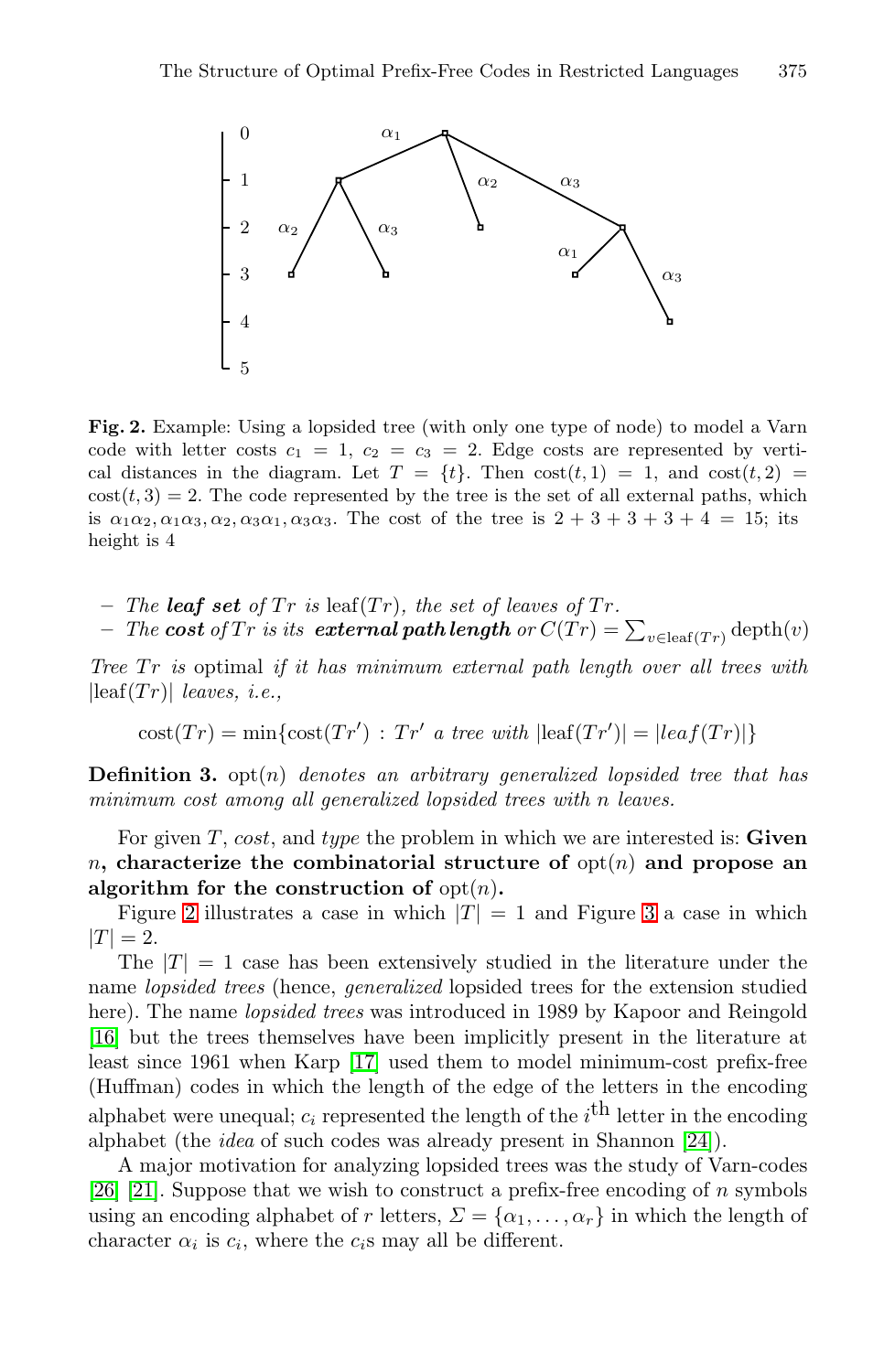

| $type(sq, 1) = circ$<br>$type(sq, 2) = sq$ | $\cot(sq,1)=1$<br>$\cot(sq,1)=2$ | $type(circ, 1) = sq$<br>$type(circ, 2) = circ$<br>$type(circ, 3) = sq$ | $\csc(circ, 1) = 1$<br>$\csc(circ, 2) = 2$<br>$\csc(circ, 2) = 2$ |
|--------------------------------------------|----------------------------------|------------------------------------------------------------------------|-------------------------------------------------------------------|
| $type(sq, 3) = sq$                         | $\cot(sq,1)=3$                   | $type(circ, 4) = circ$                                                 | $\cot(circ, 3) = 4$                                               |

<span id="page-4-0"></span>**Fig. 3.** A Generalized Lopsided tree (on the top) with  $T = \{circle(circ), square(sq)\}.$ Cost of the tree is  $3 \cdot 3 + 5 \cdot 4 + 4 \cdot 5 + 6 = 51$ ; height is 6. The two trees on the bottom describe the functions cost and type on the two types of nodes, *(sq)* and *(circ)*. For comparison's sake, the functions are also explicitly written out. **Note that the second child of the root is missing**

If a symbol is encoded using string  $\omega = \alpha_{i_1} \alpha_{i_2} \dots \alpha_{i_l}$ , then  $cost(\omega) = \sum_{j \leq l} c_{i_j}$ is the length of the string. For example if  $r = 2$ ,  $\Sigma = \{0,1\}$  and  $c_1 = c_2 = 1$ then the cost of the string is just the number of bits it contains. This last case is the basic one encountered in regular Huffman encoding.

Now suppose that the  $n$  symbols to be encoded are known to occur with equal frequency. The *cost* of the code is then defined to be  $\sum_{i \leq n} cost(\omega_i)$  (which divided by n is the average cost of transmitting or *length* of a symbol). Given  $c_1 \leq c_2 \leq \cdots \leq c_r$ , a *Varn-code* for *n* symbols is a minimum-cost code. Varn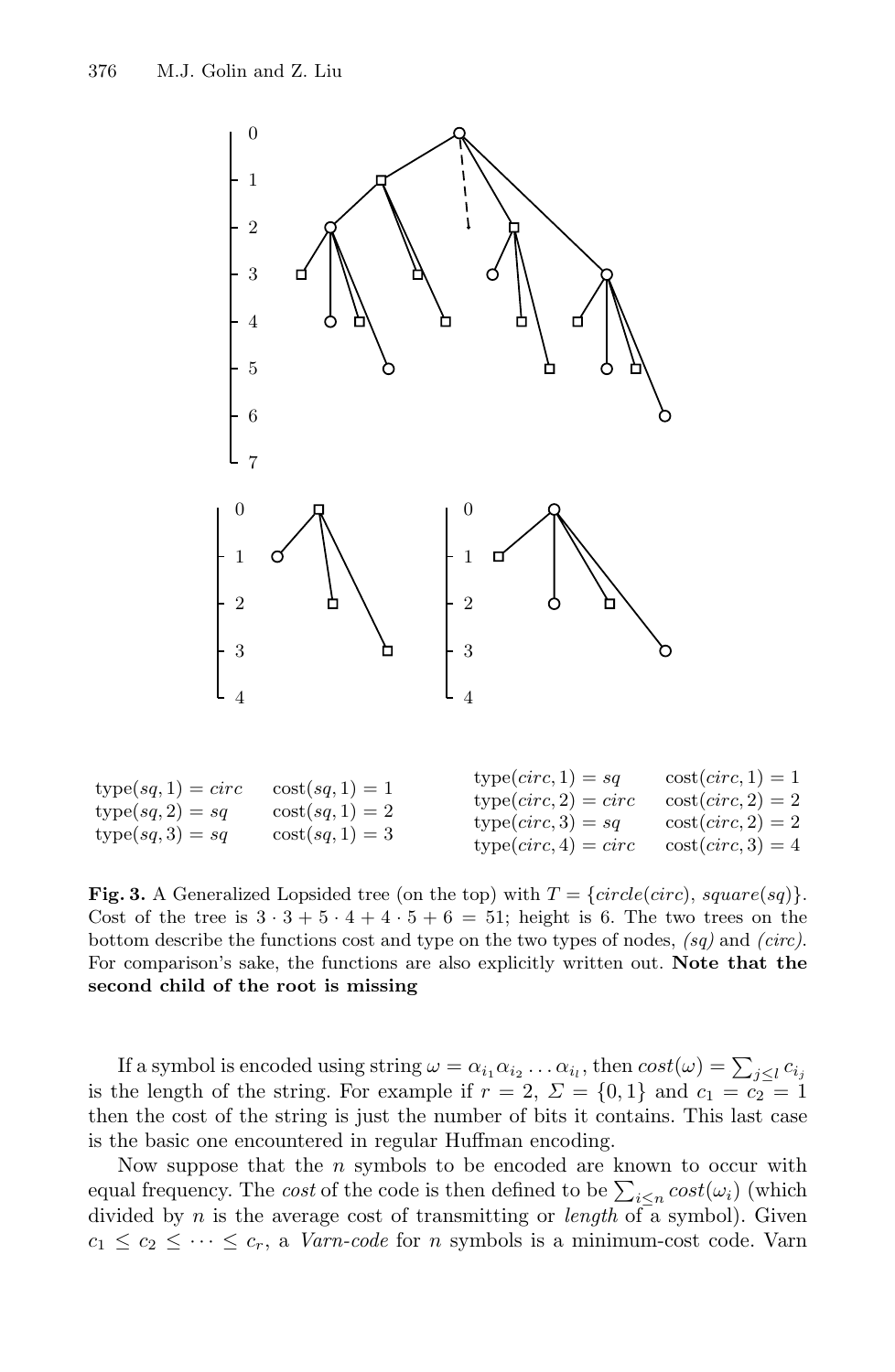codes have been extensively studied in the compression and coding literature([\[21\]](#page-11-5) [\[2\]](#page-11-16) both contain large bibliographies).

Such codes can be naturally modelled by lopsided trees in which the length of the edge from a node to its  $i<sup>th</sup>$  child is  $c<sub>i</sub>$ . See Figure [2.](#page-3-0) Suppose that v is a leaf in a lopsided tree and the unique path from the tree's root to  $v$  first traverses an  $i_1^{\text{st}}$  edge then an  $i_2^{\text{nd}}$  edge and so on up to an  $i_l^{\text{th}}$  edge. We can then associate with this leaf the codeword  $\omega = \alpha_{i_1} \alpha_{i_2} \ldots \alpha_{i_l}$ . The cost of this codeword is exactly the same as the depth of v in the tree, i.e.,  $\sum_{j\leq l} c_{i_j}$ . Using this correspondence, every tree with  $n$  leaves corresponds to a prefix-free set of  $n$  codewords and vice-versa; the cost of the code is exactly equal to the external path length of the tree which we will henceforth call the *cost* of the tree. This correspondence is extensively used, for example, in the analysis of Huffman codes.

A lopsided tree with minimal cost for n leaves will be called an *optimal (lopsided) tree*.

With this correspondence and notation we see that the problems of constructing a Varn code and calculating its cost are equivalent to those of constructing an optimal (lopsided) tree and calculating its cost. This is what was studied by most of the papers listed in the first paragraph of this note and this problem is now essentially fully understood.

[\[13\]](#page-11-12) noted that if  $\Sigma = {\alpha_1, \ldots, \alpha_r}$  and the  $c_i$  are all integral then the Varn coding problem can be modelled by introducing new alphabet  $\Sigma'$  =  ${x_1, x_2,...,x_r}$  and *Varn language*  $\mathcal{L} = (x_1^{c_1} + x_2^{c_2} + ... + x_r^{c_r})^* \subseteq \mathcal{L}'^*$ . A 1-1 correspondence between character  $\alpha_i$  and string  $x_i^{c_i}$  shows that there is a 1-1 correspondence between Varn codes and prefix-codes restricted to  $\mathcal L$  and, similarly, between lopsided trees and prefix-codes restricted to  $\mathcal{L}$ . Thus, the problem of finding the smallest cost prefix-code restricted to  $\mathcal L$  is equivalent to finding a min-cost lopsided tree. [\[13\]](#page-11-12) then noted that this was true not just for codes restricted to Varn-languages but that codes restricted to *any* regular  $\mathcal{L}$  accepted by a DFA with one accepting state (like Varn Languages) could also (almost) be modelled by lopsided trees, thus permitting using the same techniques to find the cost of such codes. For example let  $\mathcal{L} = \Sigma^* P$  for some fixed  $P \in \Sigma^*$ , i.e.,  $\mathcal{L}$ is all words that end in P. Such a  $\mathcal L$  is always accepted by some DFA with one accepting state, so the results in  $[13]$  permit finding optimal codes of n words restricted to such  $\mathcal{L}$ .

A problem that was left open in [\[13\]](#page-11-12) was how to solve this problem if  $\mathcal L$  is not in this restricted form. For example, let  $\Sigma = \{0, 1\}$ . The simple regular language  $\mathcal{L} = \Sigma^* (000 + 111) \Sigma^*$  of all words containing at least one occurance of 000 or 111 is not accepted by any DFA with only one accepting state. Another example of a regular language not accepted by any DFA with only one accepting state is  $\mathcal{L} = 0^*1(0000^*1)^*0^*$  the language containing all words in which every two consecutive ones are separated by at least 3 zeros.

We now see that the L*-restricted prefix-coding problem* can be modelled using *generalized lopsided trees* for regular languages  $\mathcal{L}$ . Let  $\mathcal{L}$  be accepted by some Deterministic Automaton M with accepting states  $A = \{a_1, a_2, ..., a_n\}$ . Without loss of generality we may assume that the empty string  $\epsilon \in \mathcal{L}$ , so the *start*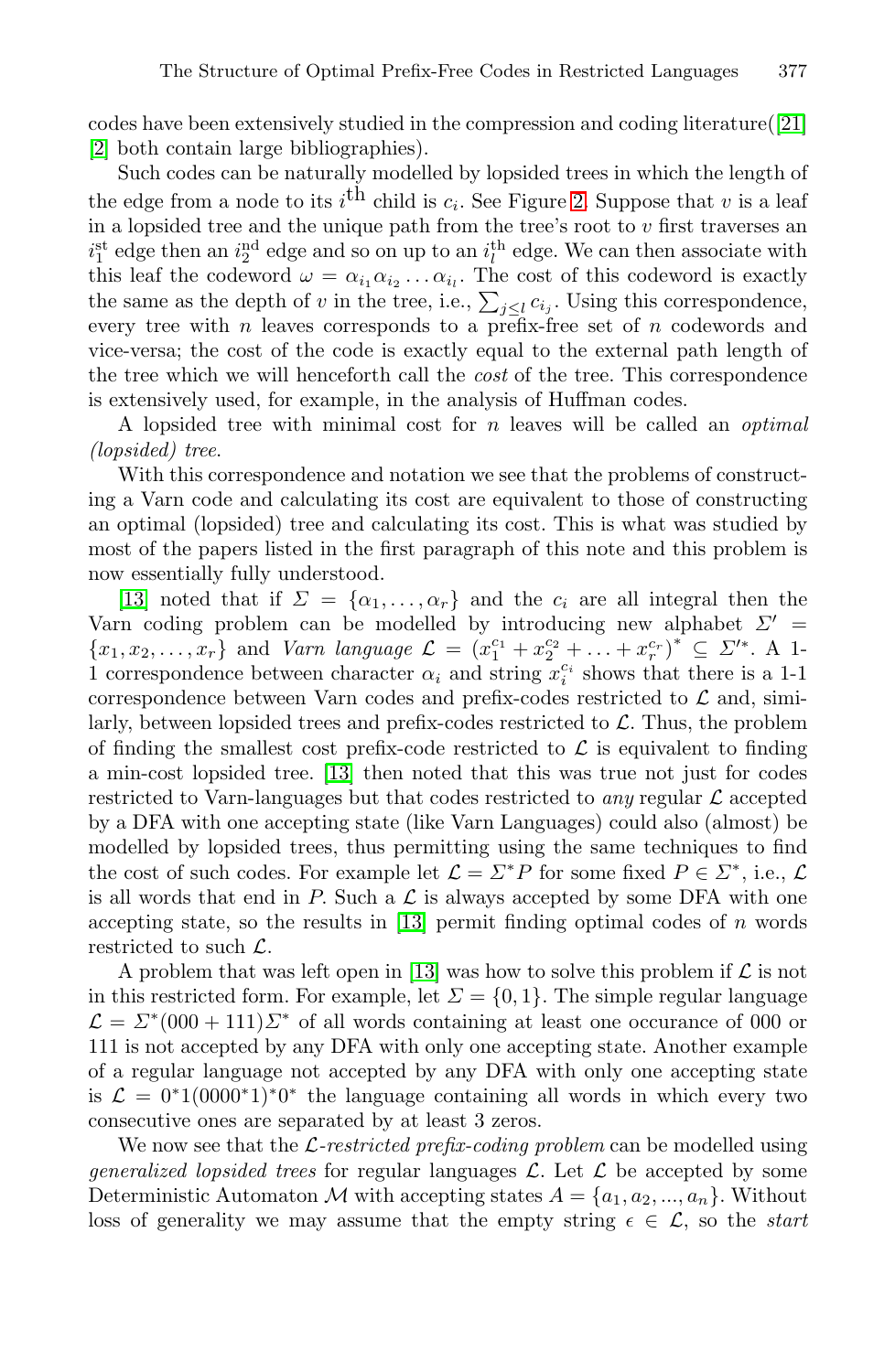*state* of M is in A. Now define the parameters of the lopsided tree as follows:  $T = \{t_1, ..., t_k\}$  where  $t_i$  corresponds to state  $a_i$ . For any fixed i enumerate, by increasing length (breaking ties arbitrarily) all paths in  $M$  that start at  $a_i$  and end at some node  $a_j \in A$ , *without passing through any other node in* A *in the interior of the path.* Let these paths be  $p_i^{(1)}, p_i^{(2)}, \dots$ . Set **end** $(p) = j$ , where  $a_j$ terminates path p. We complete the remaining parameters of the generalized trees by defining the functions

$$
type(t_i, j) = t_{\mathbf{end}(p_i^{(j)})}, \qquad cost(t_i, j) = \mathbf{length}\left(p_i^{(j)}\right). \tag{1}
$$

There is then a simple one-one correspondence between prefix-free codes restricted to  $\mathcal L$  and the leaves of the defined generalized lopsided tree with the cost of the code being equal to the cost (external path length) of the tree. Thus, finding the min-cost prefix free code with n words restricted to  $\mathcal L$  is exactly equivalent to finding the min-cost generalized lopsided tree with  $n$  leaves. The remainder of this paper will therefore be devoted to analyzing generalized lopsided trees and how they change as n grows.

As mentioned, the case of regular lopsided trees, i.e., when  $|T| = 1$ , is wellunderstood. The difficulty in extending the results on the growth of lopsided trees to that of generalized lopsided trees is that there is a fundamental difference between  $|T| = 1$  and  $|T| > 1$ . Let opt $(n)$  be the optimal lopsided tree with n nodes and  $I_n$  the set of *internal (non-leaf)* nodes in  $opt(n)$ . In [\[7\]](#page-11-7) it was shown that, even though it is not necessarily true that  $opt(n) \subset opt(n + 1)$ , i.e., the trees can not be grown greedily, it is always true that  $I_n \subseteq I_{n+1}$ . So, with a little more analysis, one can "incrementally" construct the trees by greedily growing the set of internal nodes. Because of the interactions between the various types of nodes, this last property is *not* true for *generalized* lopsided trees. We therefore have to develop a new set of tools to analyze these trees, which is the purpose of this paper.

*Note: our correspondence only required that* L *be accepted by a Deterministic Automaton with a finite set of accepting states. Since all regular languages are accepted by Deterministic* Finite *Automatons our technique will suffice to analyze all restrictions to regular languages.*

*We point out that there are many non-regular languages accepted by Nonfinite Deterministic Automata (automaton that can have countable infinite states)* with a finite set of accepting *states. For example, the language*  $\mathcal{L}_2$ *, the set of all words in* {0, 1}<sup>∗</sup> *in which the number of "*0*"s is equal to the number of "*1*"s, has this property. Since these can also be modelled by generalized lopsided trees, our technique will work for restrictions to those languages as well.*

### **2 Definitions**

In this section, we introduce definitions that will be used in the sequel. In what follows T, cost and type will be assumed fixed and given.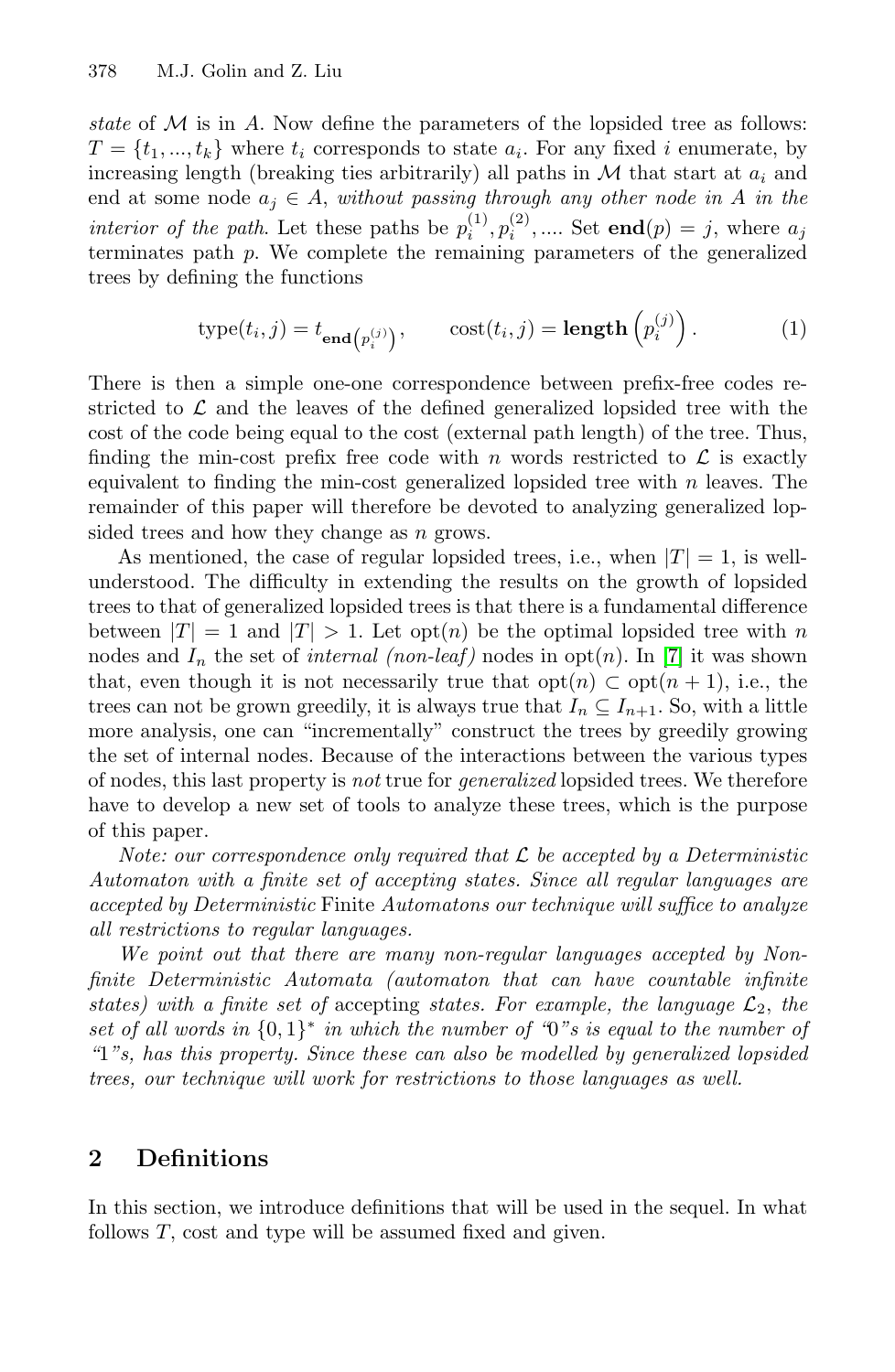**Definition 4.** Let Tr be a generalized lopsided tree and v a node in Tr.

- $-$  internal(Tr) is the set of internal nodes of Tr.
- **–** type(v) *is the type of* v
- $-$  parent (v) *is the parent of v;note that the parent of the root is undefined*

Our main technique will involve building a larger tree  $Tr'$  out of smaller tree Tr by replacing some leaf  $v \in \text{leaf}(Tr)$  with some new tree  $T_2$  rooted at a type $(v)$ node. The increase in the number of leaves from  $Tr$  to  $Tr'$  is  $\text{leaf}(T_2)|-1$ . The average cost  $\cot(T_2)/(|\mathrm{leaf}(T_2)|-1)$  of the new leaves will be crucial to our analysis and we therefore define

**Definition 5.** The **average replacement** cost of tree  $Tr$  is

 $r \text{avg}(Tr) = \text{cost}(Tr)/(|\text{leaf}(Tr) - 1).$ 

Intuitively, we prefer to use the subtree with smallest ravg to expand the existing lopsided tree. This motivates us to study the trees with minimum ravg. Recall that the set T represents the collection of types.

**Definition 6.** *Let*  $t_k \in T$ *. Set* 

$$
MinS(t_k) = \min\{\text{ravg}(Tr), : \text{type}(root(Tr)) = t_k\}.
$$
 (2)

*The corresponding tree attaining*  $MinS(t_k)$  *is denoted by*  $MinS(t_k)$ *.* 

Note that this definition *does not depend upon* n, but only upon T, cost(), and type(). There might be more than one tree that  $\text{attains}^1$  $\text{attains}^1$  the minimum cost. In such a case, we select an arbitrary tree attaining the minimum that contains the least number of nodes.

We can now define certain essential quantities regulating the growth of lopsided trees.

**Definition 7.** Let l be an integer. Set bottom(l) =  $l + min_i\{ |MinS(t_i)| \}$  and

$$
\operatorname{lev}_{t_k}(l) = \begin{cases} \operatorname{bottom}(l) - MinS(t_k) & \text{if } MinS(t_k) \text{ is an integer;}\\ \lfloor \operatorname{bottom}(l) + 1 - MinS(t_k) \rfloor & \text{if } MinS(t_k) \text{ is not an integer.} \end{cases} \tag{3}
$$

In our analysis we often manipulate unused or *free* nodes. In order to do so, we must first introduce a reference tree containing all nodes.

**Definition 8.** *The Infinite Generalized Lopsided Tree (ILT) is the rooted infinite tree such that for each node* v *in the tree, the*  $i^{th}$  *child's type* is  $type(v, i)$ *; the length of the edge connecting*  $v$  *and its*  $i^{th}$  *child is*  $cost(v, i)$ *, i.e., every node contains all of its legally defined children.*

We can now define

<span id="page-7-0"></span><sup>1</sup> It is easy to prove that the minimum *is* attained but we do not do so in this extended abstract.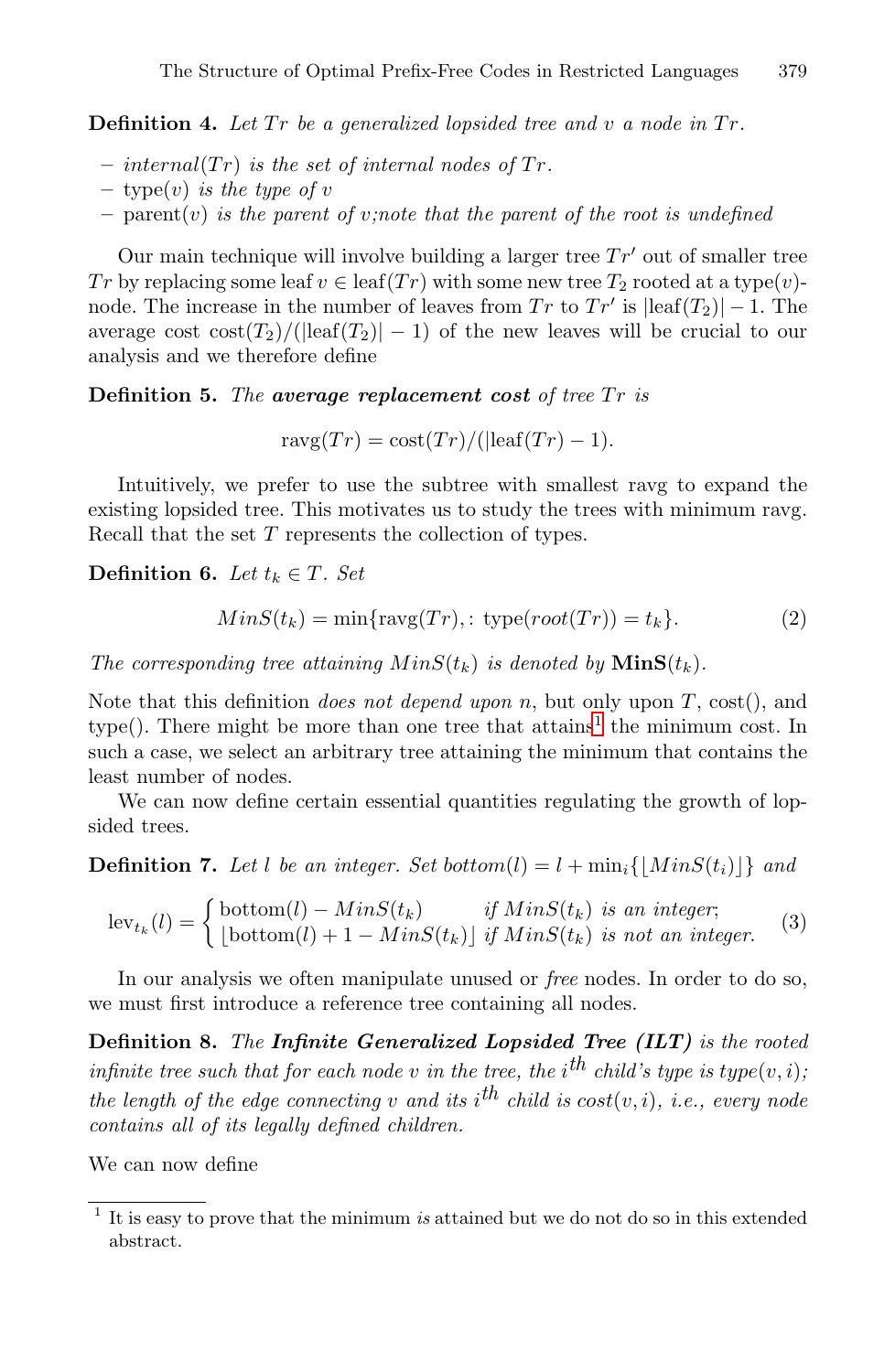**Definition 9.** *A leaf* v *in the infinite lopsided tree is* free with respect to *tree*  $Tr, if v \notin Tr \text{ and } \text{parent}(v) \in Tr; the free set of Tr is$ 

$$
free(Tr) = \{v : v \text{ is free with respect to } Tr\}.
$$

In our study of lopsided trees we need to somehow avoid repeated paths that do not contribute any benefit to the tree. We therefore define:

**Definition 10.** An improper lopsided tree is a tree containing a path  $p_1p_2...p_k$ , *where*  $k > |T|$  *in which each*  $p_i$  *has only one child (that is,*  $p_1$  *has only child*  $p_2$ *,* p<sup>2</sup> *has only child* p3*, ...). A* proper lopsided tree *is a tree which is not improper.*

It is not difficult to see that improper trees can not be optimal. We may therefore restrict ourselves to studying proper trees. Note that a proper tree with  $n$  leaves can only contain  $O(n)$  nodes in total (where the constant in the  $O(n)$  depends upon the tree parameters); we will need this fact in the sequel.

We need one more definition:

**Definition 11.** *Lopsided Tree parameters* T*,* cost(), *and* type() *are* nondegenerate *if they satisfy the following condition:*

*There exists*  $N > 0$  *such that,*  $\forall l \geq N$ ; *if the number of nodes on level l in* **ILT** is  $\neq$  0 then the number of nodes on level (bottom(l) + 1) in **ILT** is  $\geq$  $\max_i\{|leaf(\mathbf{MinS}(t_i))|\}.$ 

Essentially, the parameters are non-degenerate if deep enough into the infinite tree, the number of nodes per level can't get too small. A technicality occurs because it is quite easy to construct languages in which many levels of the infinite tree have *no* nodes, e.g., the language of all words in  $w \in \{0,1\}^*$  in which  $\#$  of 0's in w equals  $\#$  of 1's in w. In this language all words have even length, so all odd levels are empty. The condition is stated to handle such cases as well. While the non-degeneracy definition is quite technical, it is usually quite easy to show that most interesting classes of languages satisfy it. For example,  $\mathcal L$  of the type,  $\mathcal L$  is "all words in  $\Sigma^*$  containing at least one of the specified patterns  $P_1, P_2, \ldots, P_k \in \Sigma^{**}$  always satisfy this condition.

### **3 The Structure of Optimal Generalized Trees**

**Theorem 1.** Let Tr be any optimal tree,  $v_1, v_2$  two nodes in in Tr with  $type(v_1) = type(v_2)$ . Then if  $v_1$  is internal in Tr and  $v_2$  is a leaf then  $depth(v_1) \leq depth(v_2)$ . *Furthermore, there exists a constant* N, dependent only *upon the tree parameters, such that if*  $Tr$  *has*  $n \geq N$  *leaves then* 

*1. if* v *is a leaf in*  $Tr$ *, then*  $H(Tr) - depth(v) \leq [MinS(type(v))]$  and

2. if v is internal in Tr, then  $H(Tr) - depth(v) \geq [MinS(type(v))] - 1$ 

This lemma can be read as saying that  $opt(n)$  always has a layered structure, i.e., there exists integers  $l_1, \ldots, l_{|T|}$ , such that (i) all  $t_i$  nodes *on or above* level  $l_i$ are internal (ii) all  $t_i$  nodes *below* level  $l_i + 1$  are leaves and (ii)  $t_i$  nodes *on* level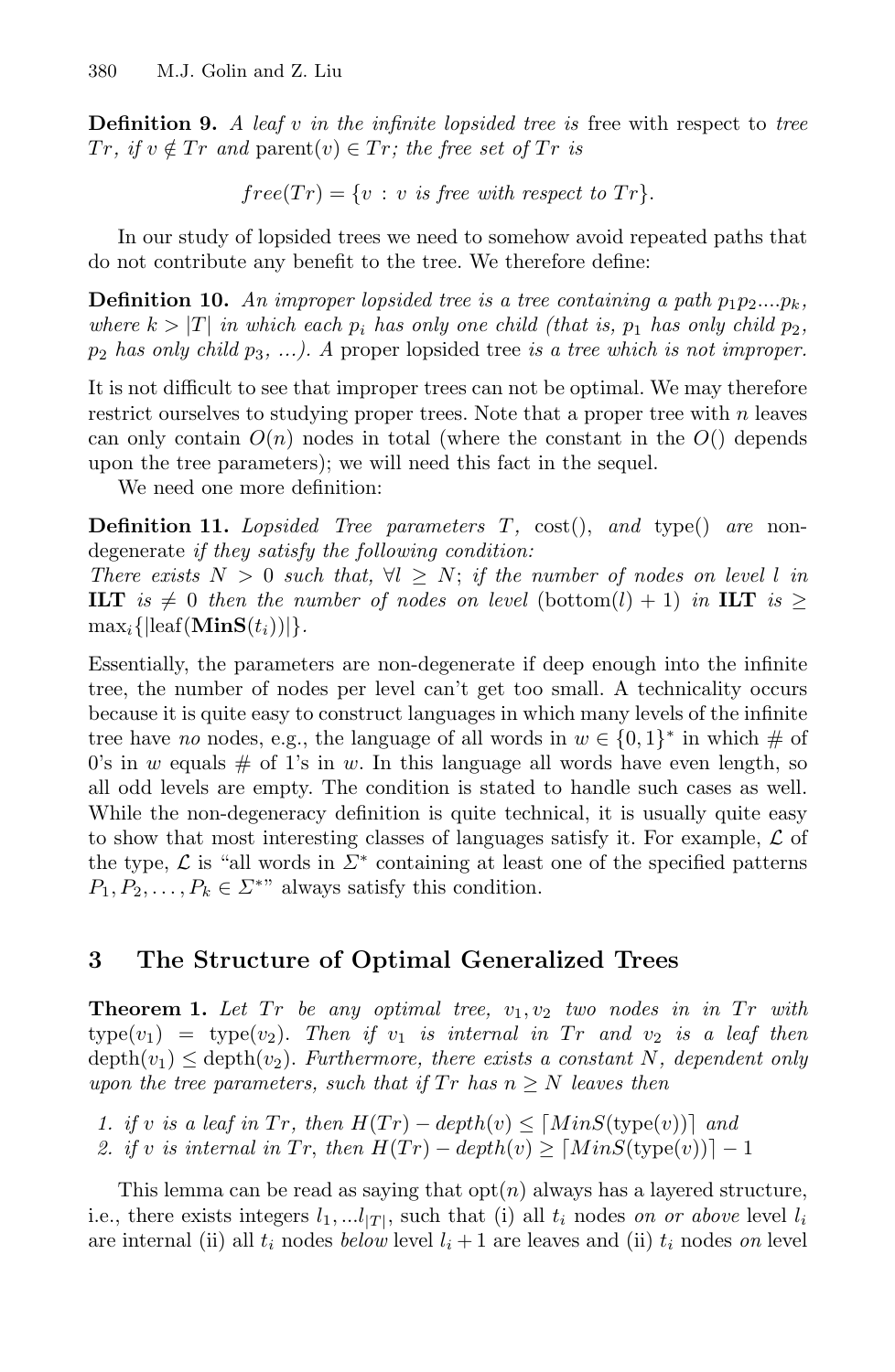$l_i+1$  could be either internal or leaves. Furthermore,  $H(Tr) - (l_i + \lceil MinS(t_i) \rceil) \in$ {0, 1} so (up to an additive factor of 1), it is *independent* of n.

The proof of this theorem is a quite technical case-by-case one and is omitted from this extended abstract. The basic intuition behind it is quite simple, though. First, it is easy to see that, for fixed type  $t_i$ , there must be *some* level  $l_i$  above which all  $t_i$ -nodes are internal and below which all  $t_i$ -nodes are leaves; otherwise, we can swap a higher leaf with a lower internal to get a cheaper tree with the same number of leaves. The actual *location* of  $l_i$  is derived by (i) calculations noting that if a leaf  $v$  is higher than the given level, then the tree can be improved by turning v into an internal node by rooting a  $\text{MinST}(t_i)$  tree at it and removing  $|\text{leaf}(\text{MinST}(t_i))|$  leaves from the bottom level of the tree; and (ii) calculations noting that if an internal node  $v$  is lower than the specified level then it and all of its descendents can be removed and replaced by new free leaves located at the bottom level or one level below the bottom. The existence of the nodes in (i) to remove and nodes in (ii) to add follows from the non-degeneracy condition.

**Definition 12.** *Set*

$$
V(l) = \{ v \in \mathbf{ILT} \mid \mathrm{depth}(v) \leq \mathrm{lev}_{\mathrm{type}(v)}(l) \},
$$

*that is, for each i, V(l) contains exactly all of the*  $t_i$  nodes with depth  $\leq$  lev<sub>t<sub>i</sub>(l).</sub> *Now set*

$$
\textbf{TreeA}(l) = V(l) \cup \{v | v \in \textbf{ILT} \text{ and } \text{parent}(v) \in V(l) \text{ and } \text{depth}(v) \leq \text{bottom}(l)\}
$$

*and*

$$
\begin{aligned} \textbf{TreeB}(l) &= V(l) \cup \{v | v \in \textbf{ILT} \ and \ \text{parent}(v) \in V(l) \ and \ \text{depth}(v) \leq \text{bottom}(l) + 1\} \\ &= \textbf{TreeA}(l) \cup \{v | v \in \textbf{ILT} \ and \ \text{parent}(v) \in V(l) \ and \ \text{depth}(v) = \text{bottom}(l) + 1\} \end{aligned}
$$

Note that  $V(l)$  is the set of internal nodes of  $\text{TreeA}(l)$  and also the set of internal nodes of **TreeB**(l).

**Lemma 1.** *Let* l *be an integer, then*

$$
|\text{leaf}(\text{TreeA}(l))| \leq |\text{leaf}(\text{TreeB}(l))| \leq |\text{leaf}(\text{TreeA}(l+1))|.
$$

Even though it is possible that, for some l,  $\left|\text{leaf(TreeA}(l))\right|$  =  $|\text{leaf}( \text{TreeA}(l + 1))|$  it is not difficult to see that, if the non-degeneracy condition is satisfied,  $\lim_{l\to\infty}$   $\left|\text{leaf}(\text{TreeA}(l))\right| = \infty$  so, for every *n* we can find an *l* such that  $|\text{leaf}(\text{TreeA}(l))| \leq n < |\text{leaf}(\text{TreeA}(l + 1))|$ .

<span id="page-9-0"></span>We can now state our main theorem:

**Theorem 2.** *Suppose parameters* T*,* cost(), *and* type() *are non-degenerate. For a given integer l, set*  $A(l) = \text{leaf}(\text{Tree}A(l))$  *and*  $B(l) = \text{leaf}(\text{Tree}B(l))$ *Then*

- *1. If*  $n = |A(l)|$ *, then the tree* **TreeA**(l) *is optimal.*
- 2. If  $|A(l)| < n \leq |B(l)|$ , then the tree obtained by appending the  $n |A(l)|$ *highest free (with respect to* **TreeA**(l)*) leaves to* **TreeA**(l) *is optimal.*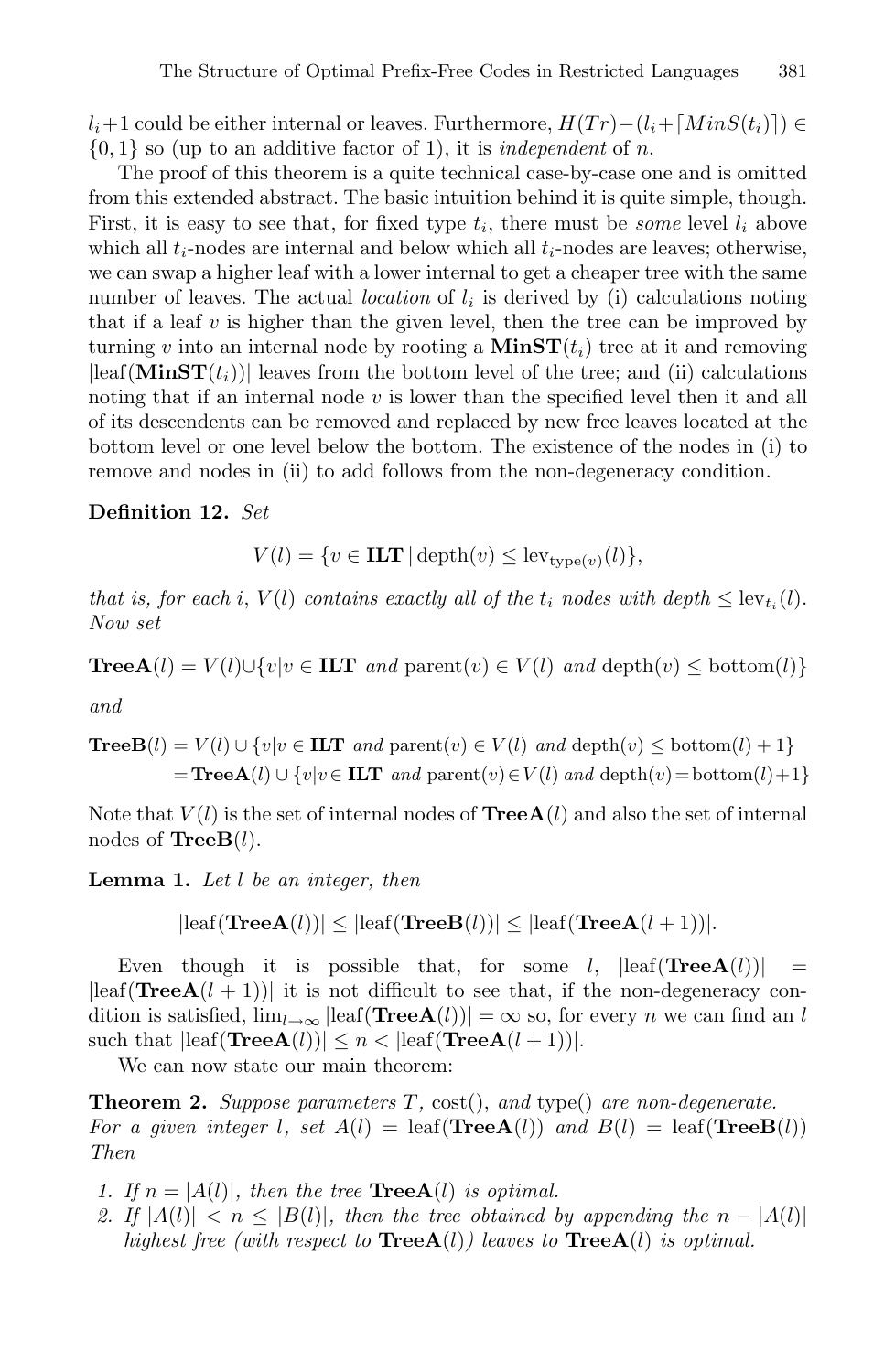*3.* If  $|B(l)| < n < |A(l+1)|$ ,  $-$  *All nodes in*  $V(l)$  *are internal in*  $opt(n)$ *.*  $-$  *No*  $t_i$ -node whose depth is greater than  $\text{lev}_{t_i}(l) + 1$  *is internal in*  $\text{opt}(n)$ *.* 

This suggests how to find opt $(n)$  given n. First, find l such that  $A(l) \leq n$  $A(l + 1)$ . Then, calculate  $B(l)$ . If  $A(l) \le n \le B(l)$  then  $\text{opt}(n)$  is just  $TreeA(l)$ with the highest  $n - A(l)$  free leaves in  $TreeA(l)$  added to it. The complicated part is when  $B(l) < n < A(l + 1)$ . In this case Theorem [2](#page-9-0) tells us that the set of  $t_i$  internal nodes in  $\text{opt}(n)$  is all of the  $t_i$  nodes on or above depth  $\text{lev}_{t_i}(l) + 1$ plus some  $t_i$  nodes at depth  $\text{lev}_{t_i}(l) + 1$ . If we exactly knew the set of all internal nodes we can easily construct the tree by appending the  $n$  highest leaves. So, our problem reduces down to finding exactly how many  $t_i$  internal nodes there are on  $\text{lev}_{t_i}(l) + 1$ . We therefore define a vector that represents these numbers:

**Definition 13.** Let n and l be such that  $B(l) < n < A(l + 1)$  and Let opt(n) be *an optimal tree for* n *leaves and* v*<sup>i</sup> be the number of* t*i-internal nodes exactly at depth*  $\text{lev}_{t_i}(l) + 1$ *. The* feature vector *for*  $\text{opt}(n)$  *is*  $\mathbf{v} = (v_1, v_2, ..., v_{|T|})$ *.* 

Theorem [2,](#page-9-0) our combinatorial structure theorem, now immediately yields a straightforward algorithm for constructing  $opt(n)$ . The first stage of the algorithm is to find l such that  $A(l) \leq n < A(l + 1)$ . Note that this can be done in  $O(|T|^2 l^2)$  time by iteratively building  $A(1), A(2), \ldots, A(l + 1)$  (l is the first integer such that  $n < A(l + 1)$ . This is done not by building the actual tree but by constructing an *encoding* of the tree that, on each level, keeps track of how many  $t_i$ -leaves and  $t_i$  internals there are on each level. So, an encoding of a height i tree uses  $O(|T|i)$  space. From the definition of **TreeA**(i) it is easy to see that its encoding can be built from the encoding of  $\text{TreeA}(i-1)$  in  $O(|T|^2i)$ time so *l* can be found in  $\sum_{i \leq l+1} O(|T|^2 i) = O(|T|^2 l^2)$ .

Now note that, because the tree is *proper*, the total number of nodes in  $\mathrm{opt}(n)$  is  $O(n)$  (where the constants in the  $O(n)$  depend upon the parameters of the lopsided tree) so all of the  $v_i = O(n)$ . In particular, this means that there are at most  $O(n^{|T|})$  possible feature vectors.

Given n, l and some vector **v** it is easy to check, in  $O(|T|^2 l)$  time, whether a tree with feature vector **v** actually exists. This can be done by starting with the encoding of **TreeA**(l) and then, working from level  $l_{|T|}$  down, using the given **v** to decide whether there are enough type- $t_i$  leaves available on level  $l_i$  to transform into internals and, if there are, then transforming them. While doing this, we always remember how many leaves L exist *above* the current level. After finishing processing level  $l_1$ , we then add the highest available  $n-L$  leaves below  $l_1$  if they exist, or find that no such tree exists. If such a tree can be built, then, in  $O(|T|l)$  time, its cost can be calculated from the encoding.

Combining the above then gives an  $O(|T|^2 l^2 n^{|T|})$  algorithm for constructing  $\text{opt}(n)$ . Simply try every possible feature vector and return the one that gives the minimal cost. The fact that the tree is proper implies that  $l = O(n)$  so, in the worst case, this is an  $O(|T|^2 n^{|T|+2})$  algorithm. In many interesting cases, e.g., when all nodes have a bounded number of defined children,  $l = O(\log n)$  so this beomes an  $O\left(\log^2 n |T|^2 n^{|T|}\right)$  algorithm.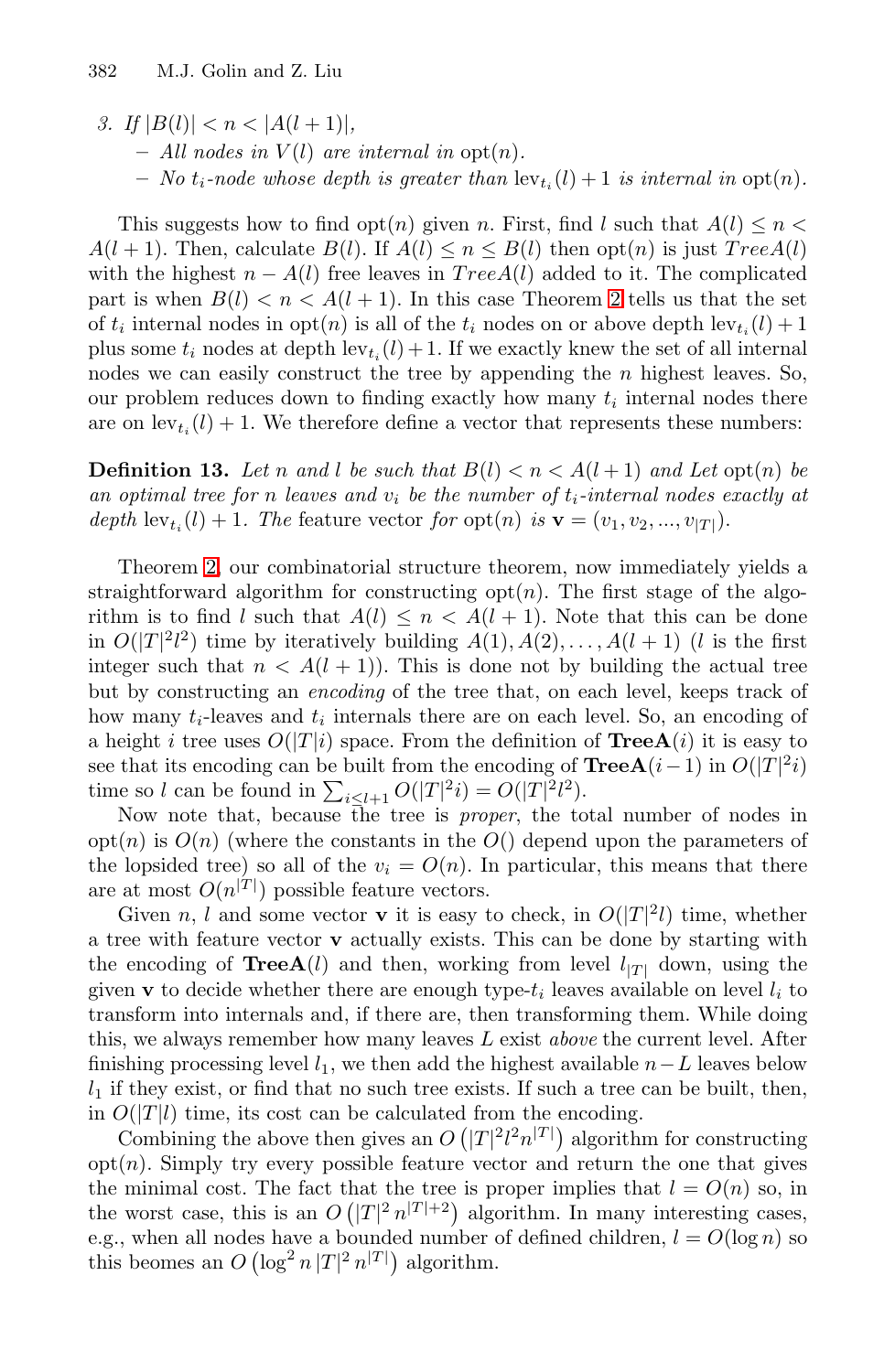#### <span id="page-11-16"></span><span id="page-11-6"></span>**References**

- 1. Julia Abrahams, "Varn codes and generalized Fibonacci trees," *The Fibonacci Quarterly,* **33**(1) (1995) 21-25.
- 2. Julia Abrahams, "Code and Parse Trees for Lossless Source Encoding," *Communications in Information and Systems,* **1** (2) (April 2001) 113-146.
- <span id="page-11-3"></span>3. Doris Altenkamp and Kurt Mehlhorn, "Codes: Unequal Probabilities, Unequal Letter Costs," *Journal of the ACM*, **27**(3) (July 1980) 412-427.
- <span id="page-11-14"></span><span id="page-11-13"></span>4. T. Berger and R. W. Yeung, "Optimum "1"-ended Binary Prefix codes," *IEEE Transactions on Information Theory*, **36** (6) (Nov. 1990), 1435-1441.
- 5. R. M. Capocelli, A. De Santis, and G. Persiano, "Binary Prefix Codes Ending in a "1"," *IEEE Transactions on Information Theory*, **40** (1) (Jul. 1994), 1296-1302.
- 6. Chan Sze-Lok and M. Golin, "A Dynamic Programming Algorithm for Constructing Optimal "1"-ended Binary Prefix-Free Codes," *IEEE Transactions on Information Theory,* **46** (4) (July 2000) 1637-44.
- <span id="page-11-8"></span><span id="page-11-7"></span>7. V. S.-N. Choi and Mordecai J. Golin, "Lopsided Trees I: Analyses," *Algorithmica,* **31**, 240-290, 2001.
- 8. D.M. Choy and C.K. Wong, "Construction of Optimal Alpha-Beta Leaf Trees with Applications to Prefix Codes and Information Retrieval," *SIAM Journal on Computing,* **12**(3) (August 1983) pp. 426-446.
- <span id="page-11-9"></span>9. N. Cot, "Complexity of the Variable-length Encoding Problem," *Proceedings of the 6th Southeast Conference on Combinatorics, Graph Theory and Computing,* (1975) 211-224.
- <span id="page-11-1"></span>10. I. Csisz´ar, "Simple Proofs of Some Theorems on Noiseless Channels," *Inform. Contr.,* bf 14 (1969) pp. 285-298
- <span id="page-11-2"></span>11. I. Csiszár, G. Katona and G. Tsunády, "Information Sources with Different Cost Scales and the Principle of Conservation of Energy," *Z. Wahrscheinlichkeitstheorie verw,* **12**, (1969) pp. 185-222
- 12. M. Golin and G. Rote, "A Dynamic Programming Algorithm for Constructing Optimal Prefix-Free Codes for Unequal Letter Costs," *IEEE Transactions on Information Theory,* **44**(5) (September 1998) 1770-1781.
- <span id="page-11-12"></span>13. M. Golin and HyeonSuk Na, "Optimal prefix-free codes that end in a specified pattern and similar problems: the uniform probability case.," *Data Compression Conference, DCC'2001,* (March 2001) 143-152.
- 14. M. Golin and Assaf Schuster "Optimal Point-to-Point Broadcast Algorithms via Lopsided Trees," *Discrete Applied Mathematics,* **93** (1999) 233-263.
- <span id="page-11-11"></span>15. M. Golin and N. Young, "Prefix Codes: Equiprobable Words, Unequal Letter Costs," *SIAM Journal on Computing,* **25**(6) (December 1996) 1281-1292.
- <span id="page-11-4"></span>16. Sanjiv Kapoor and Edward Reingold, "Optimum Lopsided Binary Trees," *Journal of the Association for Computing Machinery,* **36** (3) (July 1989) 573-590.
- <span id="page-11-15"></span>17. R. M. Karp, "Minimum-redundancy coding for the discrete noiseless channel," *IRE Transactions on Information Theory,* **7**, pp. 27-39, 1961
- <span id="page-11-0"></span>18. R. M. Krause, "Channels Which Transmit Letters of Unequal Duration," *Inform. Contr.,* **5** (1962) pp. 13-24,
- 19. Harry R. Lewis and Christos H. Papadimitriou, *Elements of the Theory of Computation (2nd ed.),* Prentice Hall. (1998).
- <span id="page-11-10"></span>20. Y. Perl, M. R. Garey, and S. Even. "Efficient Generation of Optimal Prefix Code: Equiprobable Words Using Unequal Cost Letters," *Journal of the Association for Computing Machinery*, 22(2):202–214, April 1975.
- <span id="page-11-5"></span>21. Serap A. Savari, "Some Notes on Varn Coding," *IEEE Transactions on Information Theory,* **40**(1) (Jan. 1994) 181-186.